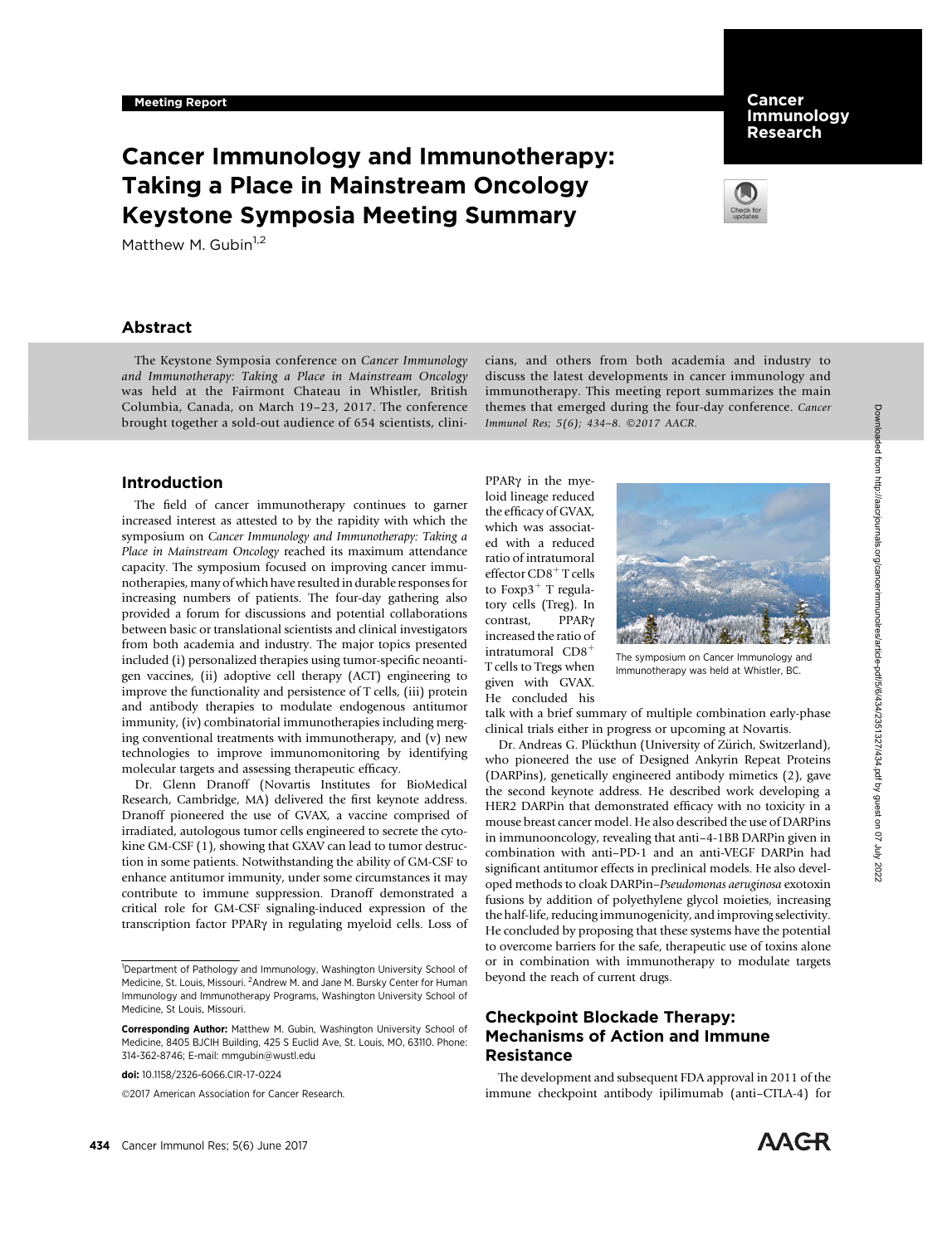melanoma was perhaps the most important clinical advance in cancer immunotherapy to date (3). Dr. Jim Allison (MD Anderson Cancer Center, Houston, TX), who pioneered the use of checkpoint blockade therapy (CBT; ref. 4), gave an overview of the number of CBT antibodies recently garnering FDA approval for many cancers. Despite this, Allison concedes we still lack a fundamental understanding of the mechanisms that underlie CBT-induced tumor regression.

"...we still lack a fundamental understanding of the mechanisms that underlie CBT-induced tumor regression. . . .

He then presented work whereby mass cytometry was used to interrogate tumor-infiltrating cells, comparing mouse tumors with different sensitivities to CBT. These studies revealed differences between intratumoral T cells from anti–CTLA-4- or anti–PD-1-treated mice. Specifically, anti-PD-1 induced expansion and activation of  $CD8<sup>+</sup>$  T cells with a dysfunctional phenotype marked by TIM-3 and PD-1 expression, whereas anti-CTLA-4 expanded an  $ICOS$ <sup>+</sup>PD-1<sup>+</sup> Th1-like CD4<sup>+</sup> T-cell population and  $CD8<sup>+</sup>$  T cells. Interestingly, the phenotypic changes were similar between CBT-resistant and -sensitive tumors.

Prostate cancer is generally resistant to ipilimumab. Dr. Padmanee Sharma (MD Anderson Cancer Center, Houston, TX) presented intriguing data that may explain this observation. Similar to what she previously described (5, 6), increased numbers of  $ICOS<sup>+</sup> T$  cells were found in prostate tumors after ipilimumab; however, clinical response was not robust. Analysis revealed upregulation of PD-L1 as well as VISTA on predominantly distinct subsets of tumor-infiltrating macrophages after ipilimumab suggesting PD-L1 and VISTA may act as a compensatory inhibitory pathway in this setting. She referenced work by Dr. Randolph Noelle (Dartmouth College, Lebanon, NH) on the immune inhibitory effects of VISTA (7). Dr. Noelle described studies using a mouse tumor model whereby delayed treatment with anti–VISTA-blocking antibody and/or anti–PD-1/CTLA-4 led to a mix of responders and nonresponders. Noelle saw increased T-cell proliferation with lower expression of immune inhibitory receptors in the responders. Further analysis revealed that anti-VISTA therapy altered the tumor myeloid compartment, allowing for improved antitumor immune responses. This work has led to an anti-VISTA phase I clinical trial. Additionally, anti-VISTA may synergize in certain cancers with other immunotherapies, as suggested by Sharma.

Turning to other mechanisms of immune resistance, Dr. Antoni Ribas (University of California, Los Angeles, CA) focused on acquired immune resistance, whereby relapse occurs after initially responding to CBT. He pointed out that loss of IFNg signaling in mouse tumor models results in immune resistance (8–10). He then described two clinical cases of late acquired resistance to anti–PD-1 therapy in lung cancer where loss-of-function mutations in JAK1 or JAK2 were acquired that allowed cancer cells to avoid the antiproliferative effects of IFNy (11). Ribas also referred to work presented by Sharma, demonstrating that ipilimumab nonresponders had an enriched frequency of mutations in IFNg pathway genes (12). Dr. Nicholas Restifo (National Cancer Institute, Bethesda, MD) described a CRISPR/Cas9 screen used to identify genes regulating tumor sensitivity to killing by cytolytic T cells (CTL). Confirmation for one of the validated candidates (APLNR) came from studies showing that tumor expression of APLNR was critical for efficient clearing of mouse B16 tumors.

In contrast to acquired immune resistance, pancreatic cancer represents natural resistance to immunotherapy, as described by Dr. Elizabeth Jaffee (Johns Hopkins University, Baltimore, MA). She emphasized that pancreatic tumors have relatively few effector T cells so not only must the desmoplastic stromal barrier be broken down, but induction of effector T cells is critical. Jaffee presented data from a pancreatic cancer clinical trial of GVAX alone or with chemotherapy, noting that GXAV altered the intratumoral cell composition, finding fewer Tregs and more  $CD8<sup>+</sup> T$ cells in nonaggregate intratumoral areas (13). GVAX also increased IDO and PD-L1 expression in the tumor, making combination with IDO inhibitors or anti–PD-1/PD-L1 an attractive strategy. Jaffee's group is also pursuing vaccination approaches targeting specific tumor antigens with a modified Listeria vaccine.

Immunotherapies such as CBT have the potential to synergize with conventional therapies such a radiation. Dr. Sandra Demaria (Weill Cornell Medical College, New York, NY) previously showed (14) that targeted tumor irradiation delivered in a few fractions of 6 to 8 Gy each plus CBT induced systemic antitumor immunity in carcinomas resistant to CBT alone. She presented new data that induction of T-cell responses capable of mediating abscopal effects requires cancer cell–intrinsic type I IFN pathway activation by radiation. The latter is regulated by the DNA exonuclease Trex1, which was induced by high-dose radiation, abrogating the benefit of combination therapy.

Several talks focused on targeting other immune checkpoints and costimulatory moieties. Dr. Ana Anderson (Dana-Farber Cancer Institute, Boston, MA) presented data demonstrating antitumor activity of TIM-3 antibody blockade, further characterizing ligands of TIM-3 and optimal antibodies to target this pathway. Dr. Andrew Weinberg (Providence Cancer Research Center, Portland, Oregon) showed compelling data demonstrating remarkable efficacy of agonist antibodies to the costimulatory molecule OX40 in some models.

#### Responders and Nonresponders

One indicator of response to CBT is the T-cell infiltrate prior to treatment, with inflamed tumors being more likely to respond (15). Dr. Tom Gajewski (University of Chicago, Chicago, IL) described studies showing exclusion of  $T$  cells by  $\beta$ -catenin expressed in mouse melanomas that had constitutively active Braf and deleted PTEN (16). The exclusion from the tumor of transferred antigen-specific CTLs was associated with a lack of Batf $3^+$  dendritic cells (DC). In human melanomas, PTEN loss was associated with a noninflamed phenotype and resistance to anti– PD-1. Additionally, about half of noninflamed melanomas displayed active b-catenin signaling. He commented that therapies aimed at recruiting DCs that provide T-cell chemokines into noninflamed tumors could improve responses to CBT.

Although the T-cell tumor infiltrate shows correlations with response, better predictive indicators are needed to stratify patients who most likely will benefit from immunotherapy. Dr. Ira Mellman (Genentech, South San Francisco, CA) pointed out that for many tumors, expression of PD-L1 on tumor cells is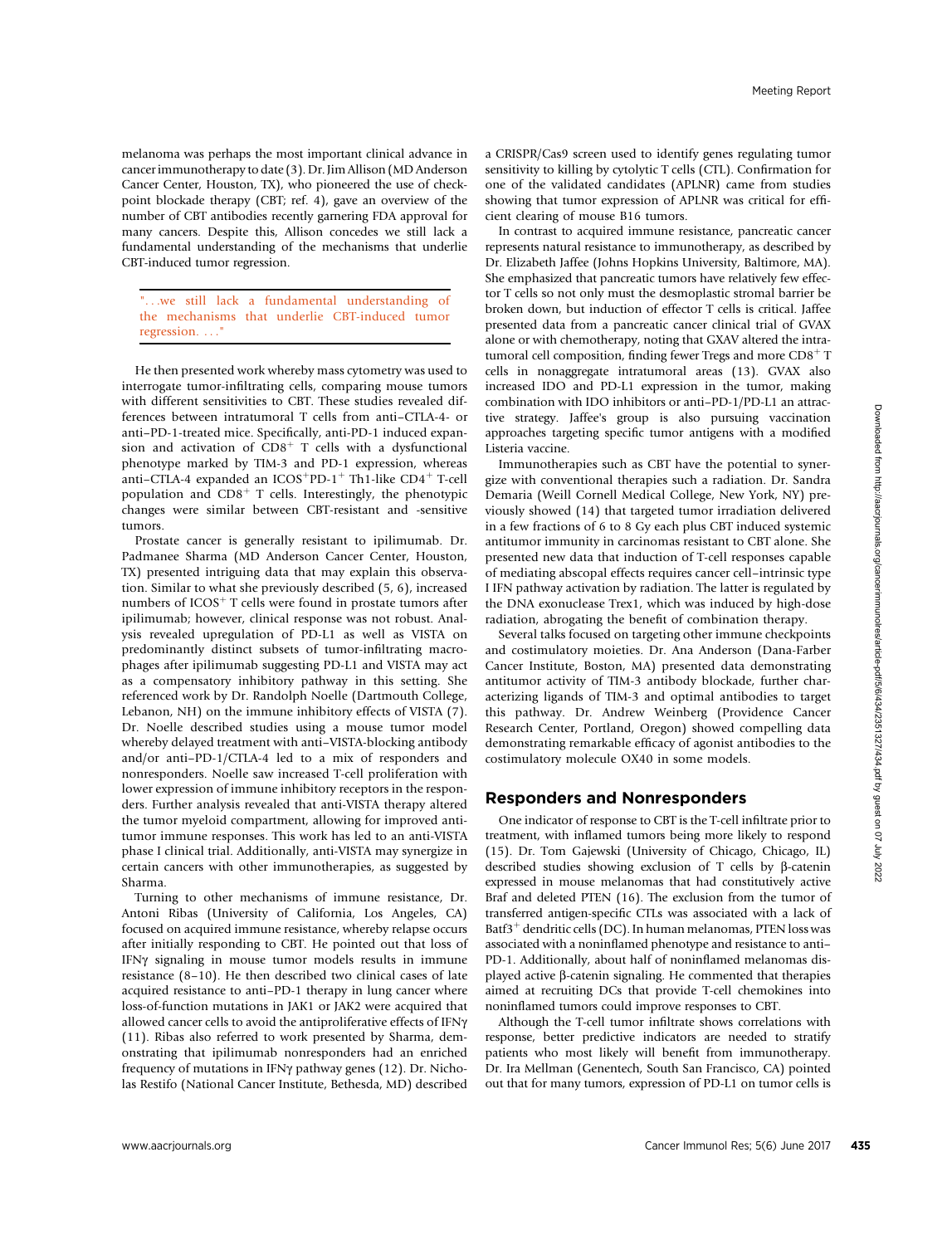less predictive of response to anti–PD-1/PD-L1 than expression on tumor infiltrating immune cells, consistent with recent reports (17–19). Mellman then presented intriguing data showing that PD-1 engagement acts primarily on costimulation. It dephosphorylates CD28 to a much greater degree than CD3 in a reconstituted model of PD-1 in a cell membrane (20). He also showed data demonstrating that combinations of chemotherapy and/or targeted therapies like MEK inhibitors may extend the benefit of anti–PD-1/PD-L1 and concluded by summarizing work being done at Genentech targeting multiple arms of the cancerimmunity cycle.

### Adoptive Cell Therapy

Several groups presented findings on ACT approaches, including chimeric antigen receptor (CAR) T-cell therapy; ref. 21) and ACT with T-cell receptor (TCR)-engineered T cells (22). Dr. Philip Greenberg (University of Washington, Seattle, WA) focused on how to build better T cells for durable antitumor immunity (22). He described clinical studies of high-risk acute myeloid leukemia (AML) patients treated with WT1-specific TCR transgenic  $\rm{CD8^{+}T}$  cells. Clinically, there was early evidence of efficacy but no apparent increase in survival. Greenberg is exploring further modulations of transgenic T cells by adding costimulatory endodomains to inhibitory ectodomains. Greenberg also presented intriguing data showing that tumor antigens processed by the immunoproteasome differed from those processed by the constitutive proteasome. Although this phenomenon had been previously described (23), Greenberg found a transgenic TCR that recognized a unique WT1 epitope processed differently that, importantly, recognized some patient tumors better than the WT1 transgenic TCR used in the trial. He concluded by describing successful efforts to make  $CD4^+$  TCR transgenic T cells for ACT.

"...combining CAR-T cells with strategies to overcome the immunosuppressive microenvironoment may be necessary to improve efficacy..."

CAR therapy has shown remarkable efficacy in some cancers such as acute lymphoblastic leukemia (ALL; ref. 24). Dr. Carl June (University of Pennsylvania, Philadelphia, PA) continued his work toward improving next-generation CAR-T cells. CAR-T cells made with a 4-1BB domain can last in patients for at least 4 years as opposed to those made with the CD28 domain, which persist for about one month. This persistence seems to be particularly important in treating chronic lymphoid leukemia. Dr. Michel Sadelain (Memorial Sloan Kettering, New York, NY) continued with the theme of improving CAR-T cells showing that targeting CARs to the T-cell receptor  $\alpha$  constant (TRAC) locus using CRISPR/Cas9-enhanced T-cell potency and outperformed conventional CAR-T cells in a mouse model of ALL (25). Dr. Stanley Riddell (Fred Hutchinson, Seattle, WA) spoke about ACT in both hematologic and solid cancers. He began by describing ACT in preclinical models in which cell products containing both  $CD4^+$  and  $CD8^+$  CAR-T cells were more effective than either subset alone. Riddell also elaborated on a recently initiated CAR trial in non–small cell lung cancer patients. Although there were no complete responders, shrinkage of subcutaneous tumor nodules and lymph nodes was noted, with no toxicity.

Riddell speculated that combining CAR-T cells with strategies to overcome the immunosuppressive microenvironment may be necessary to improve efficacy.

## Cancer Vaccines

Vaccination against infectious disease is widely considered the most impactful biomedical advance in history. However, therapeutic cancer vaccine successes have been limited. The ability to rapidly identify tumor-specific mutant neoantigens has, in part, reignited cancer vaccine enthusiasm (25-28). Dr. Robert Schreiber (Washington University, Saint Louis, MO) began by showing that recognition of neoantigens could drive cancer immunoediting of highly immunogenic unedited tumors (29). This was among the first studies to use genomic sequencing and epitope prediction algorithms to identify mutant neoantigens. He went on to show that similar approaches could be used to identify neoantigenic targets of T cells activated by CBT in edited, progressively growing tumors, and that neoantigen synthetic long peptide (SLP) vaccines could therapeutically induce tumor regression in mice (30). For one mouse tumor line, reverting two dominant mutant neoantigens to their nonimmunogenic wild-type sequences via CRISPR/Cas9 allowed for the uncovering of additional subdominant neoantigens. Schreiber suggested the current ease, speed, and cost effectiveness of neoantigen identification and their tumor-specific expression makes neoantigen vaccines an attractive and potentially safer immunotherapy.

Following a similar theme as Schreiber, Dr. Catherine Wu (Dana-Farber Cancer Institute, Boston, MA) presented exciting early results from an SLP neoantigen vaccine trial. Six melanoma patients received personalized neoantigen SLP vaccines and poly-ICLC. Almost all peptide pools induced responses comprised of both  $CD8^+$  and  $CD4^+$  neoantigen-specific T cells that were not detectable before vaccination. Two of the patients experienced recurrence and when subsequently treated with anti–PD-1 their tumors regressed. Wu also described efforts to identify peptides bound to MHC class I using single-allele peptide sequencing by mass spectrometry. Using this information, a new antigen predictor algorithm was developed that performed two- to three-fold better when compared with current methods (31).

In contrast to SLP vaccines, Dr. Ugur Sahin (TRON, Mainz, Germany) described a different vaccine approach (RNA liposome complexes) to target tumor antigens. This RNA vaccine greatly expanded antigen-specific T cells in mice and, in the case of neoantigens, about a third of the mutations in the vaccine were recognized with most being restricted to MHC class II. He further showed that MHC class II neoepitopes confer CD40Lmediated help, remodel tumor microenvironment, and induce antigen spread. He then discussed results from an ongoing vaccine clinical trial in melanoma. Eight of 13 patients receiving vaccines experienced stable disease, although one patient who progressed responded to subsequent treatment with anti– PD-1. Another displayed temporary disease control but eventually progressed and was found to have acquired a loss of  $\beta_2M$ and thus MHC class I.

Dr. Connie Trimble (Johns Hopkins University, Baltimore, MD) presented phase I clinical trial data testing a heterologous  $DNA<sub>E7</sub>-prime, recombination  
14 Vaccinia<sub>E6E7</sub> boost vaccination regi$ men, with and without topical imiquimod, in patients with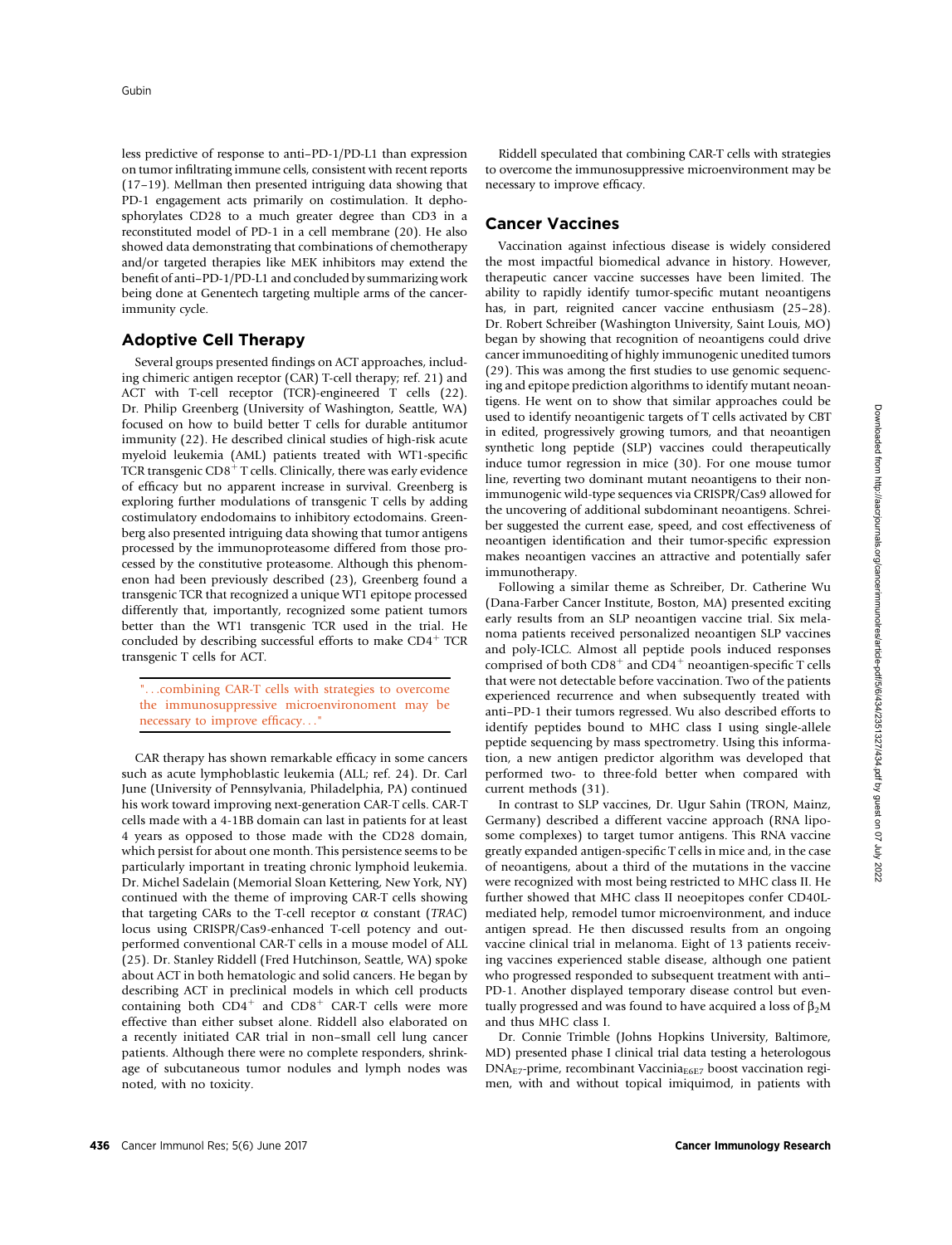HPV16-associated cervical intraepithelial neoplasia, prior to planned standard therapeutic resection. Vaccination peripherally was followed by striking changes in the lesion microenvironment, including the appearance of tertiary lymphoid structures, clonally expanded TCRs, and an activated, Th1 phenotype. Vaccinated subjects who had histologic regression also had viral clearance. Clinical and immunologic endpoints from cohorts who underwent both therapeutic vaccination and topical imiquimod are maturing.

# Activating and Suppressive Intratumoral Immune Cells

Innate and adaptive immune cells in the tumor microenvironment may not only fail to control, but often promote tumor growth. Using an inducible breast cancer mouse model, Dr. Alexander Rudensky (Memorial Sloan Kettering Cancer Center, New York, NY) found increased numbers of Tregs in tumor-bearing mice (32). Whereas defective extrathymic generation of Tregs did not affect tumor progression, knocking out the Foxp3 regulatory element required for maintenance during division of differentiated Tregs resulted in attenuated tumor growth and metastasis. Rudensky also described work revealing a role for amphiregulin in Tregs and  $CD4<sup>+</sup>$  T cells in the lung. Conditional knockout of amphiregulin in all T cells or Tregs alone reduced tumor volume without affecting the number or function of T cells. Taken together with other work (33), Rudensky remarked that tumor-infiltrating  $CD4^+$  Tregs and non-Tregs have distinct function in promoting tumor growth, independent of their enhancement or suppression of antitumor immune response.

In addition to Tregs, monocytes/myeloid cells in the tumor microenvironment are often immunosuppressive (34, 35) as illustrated in talks given by Dr. Vincenzo Bronte (Verona University Hospital, Verona, Italy) and Dr. Alberto Mantovani (Humanitas Clinical and Research Center, Milan, Italy). Bronte showed that upregulation of an antiapoptotic regulator in monocytes caused them to become powerfully immunosuppressive and that chemotherapy could reverse the inhibitory activity of both mouse and human monocytes. Mantovani described tumor-associated macrophages (TAM) as exerting a dual, yin-yang influence on chemotherapy and radiotherapy, either antagonizing the antitumor activity of these treatments by orchestrating a tumor-promoting, tissue-repair response or enhancing antitumor immunity (34). He went on to describe studies uncovering a role for innate immunity in macrophage-driven tumor promotion with the discovery that PTX3 is an extrinsic oncosuppressor that dampens activation of complement, CCL2 production, and tumor-promoting macrophage recruitment (36).

Chronic inflammation can promote oncogenesis (37) while at the same time immunity can prevent cancer development as illustrated in a talk given by Dr. Michael Karin (University of California San Diego, La Jolla, CA). He presented intriguing findings whereby in nonalcoholic steatohepatitis (NASH) induced mouse liver cancer, IgA<sup> $+$ </sup> plasmocytes suppress cancer immunosurveillance through PD-L1 and IL-10, acting to promote  $CD8<sup>+</sup>$  T-cell dysfunction. Whereas IgA knockout mice develop fewer tumors, mice lacking  $CD8<sup>+</sup>$  T-cell developed more tumors faster. Treatment with anti–PD-L1 decreased tumor load and activated liver CTLs. Karin noted that in patients, NASH results in accumulation of liver PD-L1<sup>+</sup>IgA<sup>+</sup>

plasmocytes and PD-1<sup>+</sup>CD8<sup>+</sup> T cells. These novel findings reveal a potential therapeutic target for intervention in NASH patients.

# Improving Immunomonitoring with Novel **Technologies**

Dr. Lisa Coussens (Oregon Health & Science University, Portland, OR) defined how certain populations of T cells can promote tumor progression and metastasis (38). Based on her observations she is developing better methods to monitor immune responses. She described techniques, with one-pixel-resolution digital imaging, that allow for high-density immune profiling in tissues. After validating the platform, she analyzed head and neck cancer tumors and evaluated three different clusters: lymphoid inflamed, hypoinflamed, and myeloid inflamed, demonstrating that different clusters correlated with different outcomes. She also analyzed pancreatic ductal adenocarcinoma samples and found an inverse correlation between myeloid and  $CD8<sup>+</sup>$  T-cell density. In a neoadjuvant trial she found GVAX induced more PD-L1 in tumor, along with increased numbers of granzyme  $B^+$  CD8<sup>+</sup> T cells as well as  $CD163<sup>+</sup>$  macrophages.

Dr. Jim Heath (California Institute of Technology, Pasadena, CA) has been developing micro- and nanotechnologies that are facilitating better immunomonitoring. He described efforts to assay many proteins at the same time by placing cells into nanoliter chambers and then adding a miniature antibody array to assay for proteins. He was able to observe that the most polyfunctional T cells dominated the total immune response. He also commented that the polyfunctional strength index appeared to be uniquely prognostic for patients undergoing CAR therapy. He went on to discuss techniques that aid in the identification and detection of tumor antigen-specific T cells. This platform increased sensitivity of detection and should allow for better uncovering of tumor-specific T cells in tumor and blood where sensitivity is critical.

Dr. Garry Nolan (Stanford University, CA) has been a pioneer in the development and use of mass cytometry for high-dimensional, single-cell analysis (39). His talk focused on "system-wide order from disorder," associated with the interaction between immune cells and cancer. He presented data from a study uncovering the cellular properties of effective immunotherapy that revealed the necessity of a systemic response for rejection (40). This response was coordinated across tissues and required for efficient tumor eradication in several preclinical models. An emergent population of  $CD4^+$  T cells in the periphery conferred protection against tumors and was found to be expanded in patients responding to immunotherapy.

"Nolan continues to push the technological envelope underlying the development of new treatments and better immunomonitoring."

Additionally, Nolan continues to push the technological envelope underlying the development of new treatments and better immunomonitoring.

#### Conclusions

The success of current immunotherapies was highlighted throughout the meeting with the caveat that much work is still